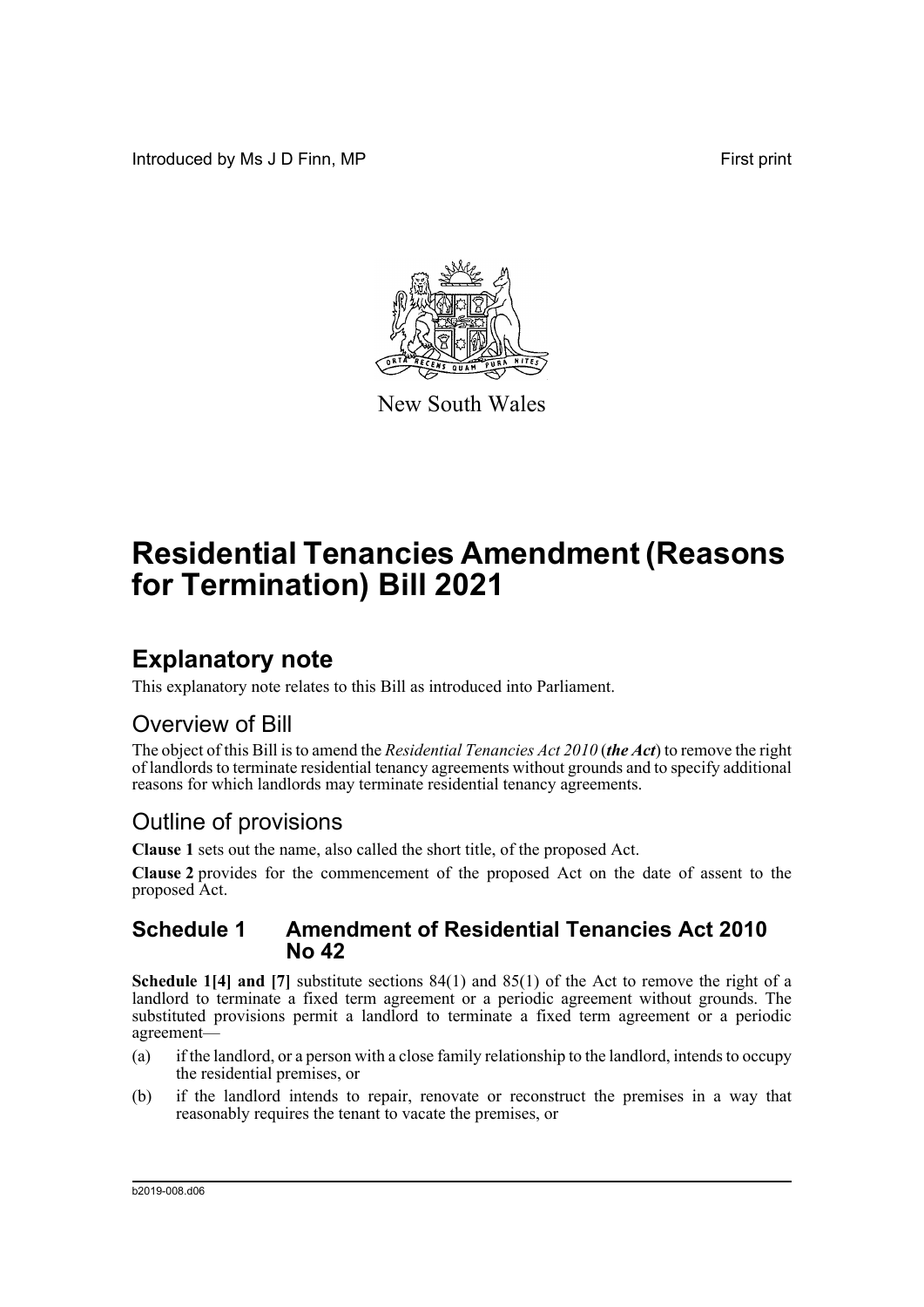- (c) if the tenant, or another occupier of the premises, has endangered the safety of an occupier of neighbouring premises, or
- (d) for another reason prescribed by the regulations.

The reasons mentioned in the substituted provisions apply in addition to the reasons for termination of an agreement by a landlord set out in other provisions of Part 5, Division 2 of the Act. **Schedule 1[1]–[3], [5], [6] and [8]** make consequential amendments.

**Schedule 1[9]** inserts a transitional provision to exclude the application of the proposed amendments to residential tenancy agreements entered into before the commencement of the amendments.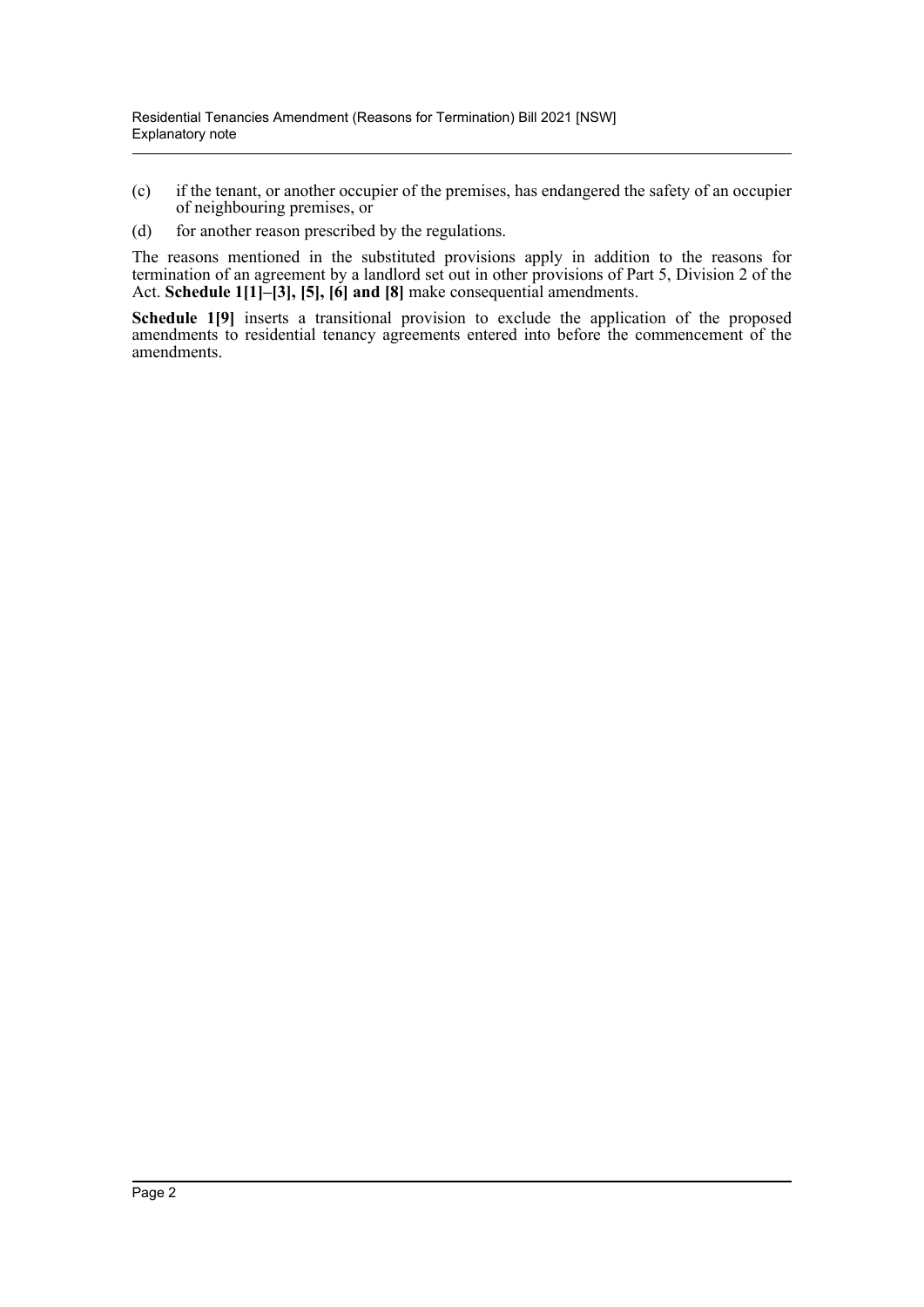Introduced by Ms J D Finn, MP **First** print



New South Wales

# **Residential Tenancies Amendment (Reasons for Termination) Bill 2021**

## **Contents**

| Schedule 1 | Amendment of Residential Tenancies Act 2010 No 42 |      |
|------------|---------------------------------------------------|------|
|            | 2 Commencement                                    |      |
|            | Name of Act                                       |      |
|            |                                                   | Page |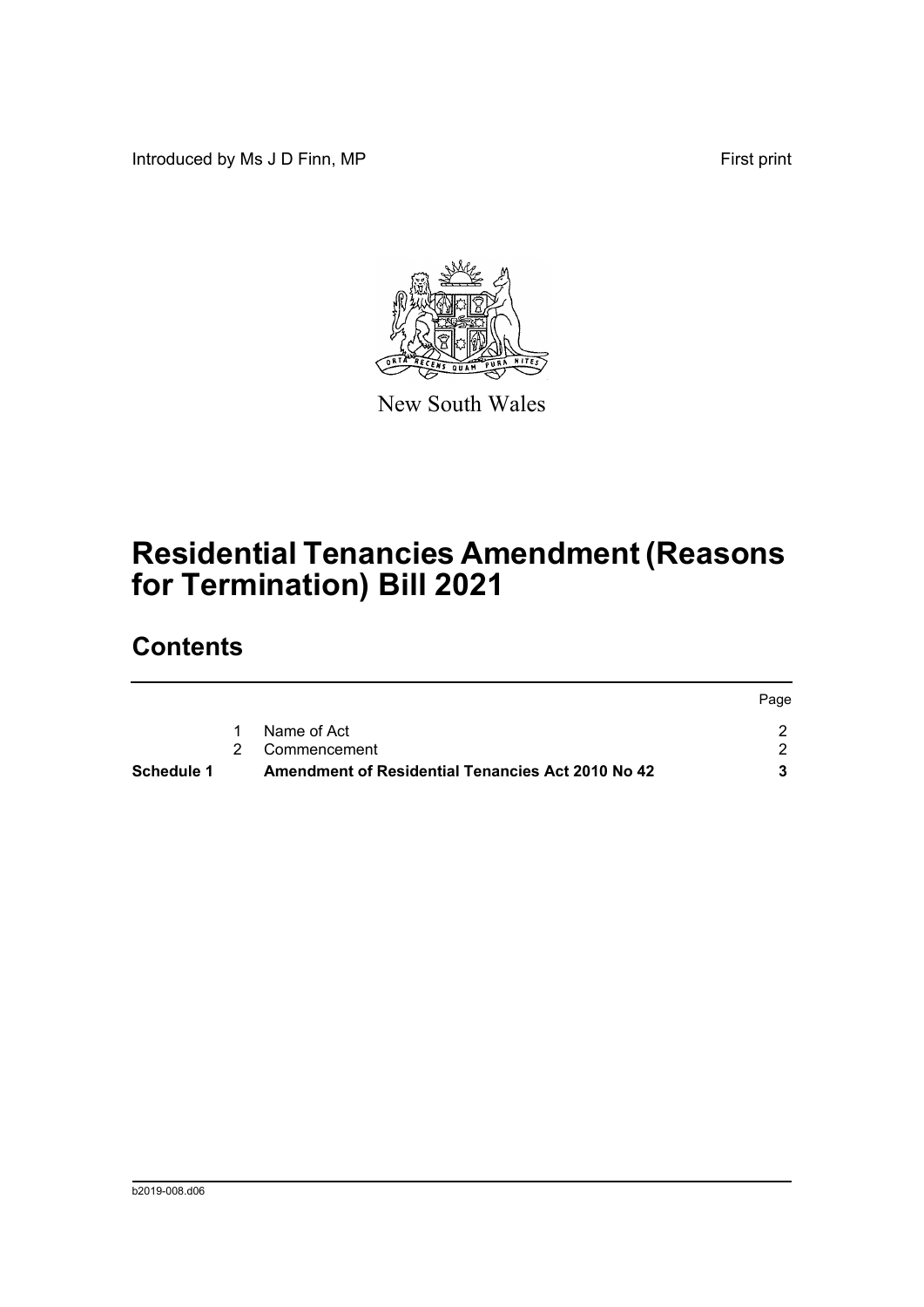

New South Wales

# **Residential Tenancies Amendment (Reasons for Termination) Bill 2021**

No , 2021

#### **A Bill for**

An Act to amend the *Residential Tenancies Act 2010* to remove the right of landlords to terminate residential tenancy agreements without grounds; to specify additional reasons for which landlords may terminate residential tenancy agreements; and for other purposes.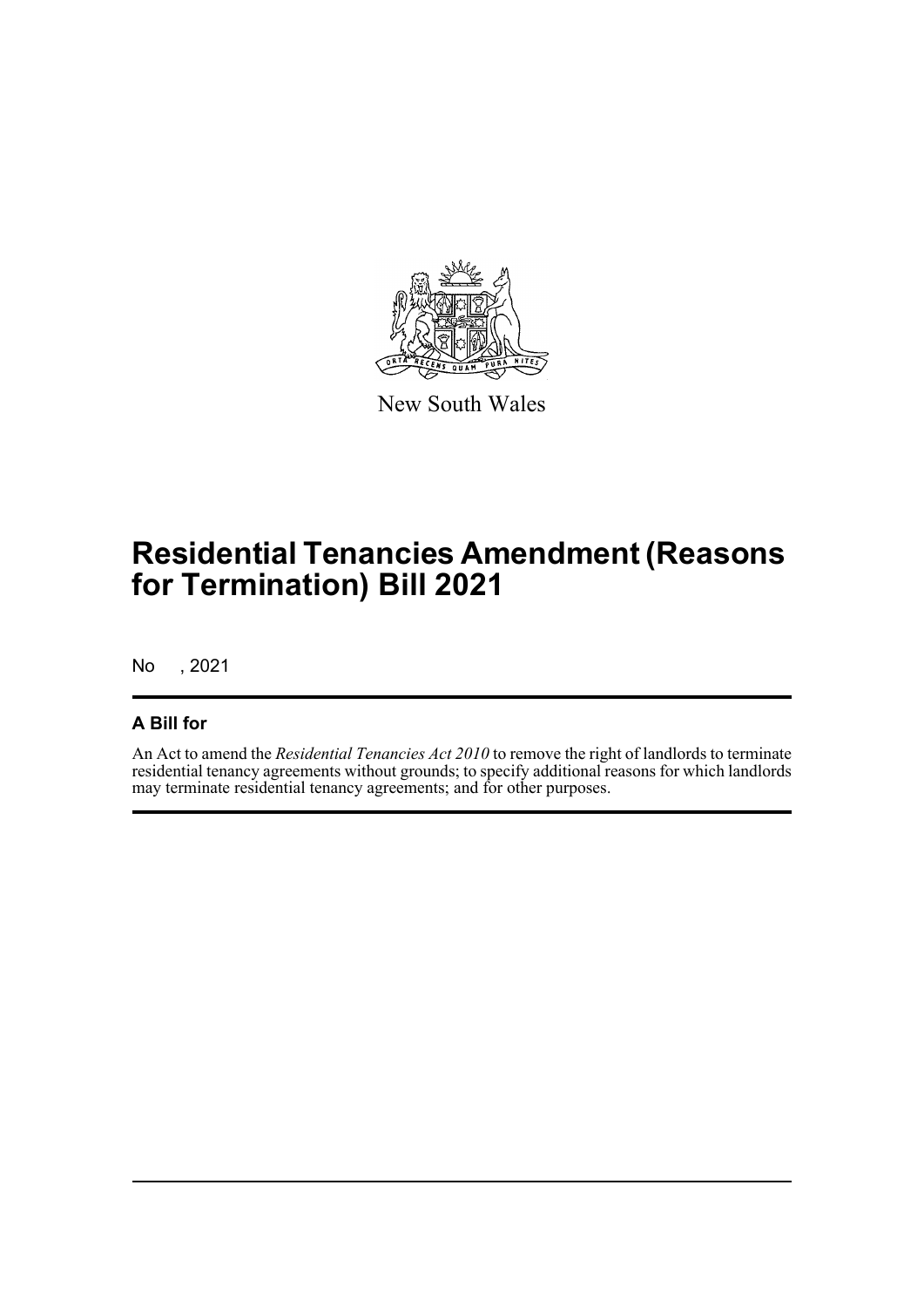<span id="page-4-1"></span><span id="page-4-0"></span>

| The Legislature of New South Wales enacts—                                             |               |
|----------------------------------------------------------------------------------------|---------------|
| Name of Act                                                                            | $\mathcal{P}$ |
| This Act is the Residential Tenancies Amendment (Reasons for Termination)<br>Act 2021. | 3<br>4        |
| <b>Commencement</b>                                                                    | 5             |
| This Act commences on the date of assent to this Act.                                  | 6             |
|                                                                                        |               |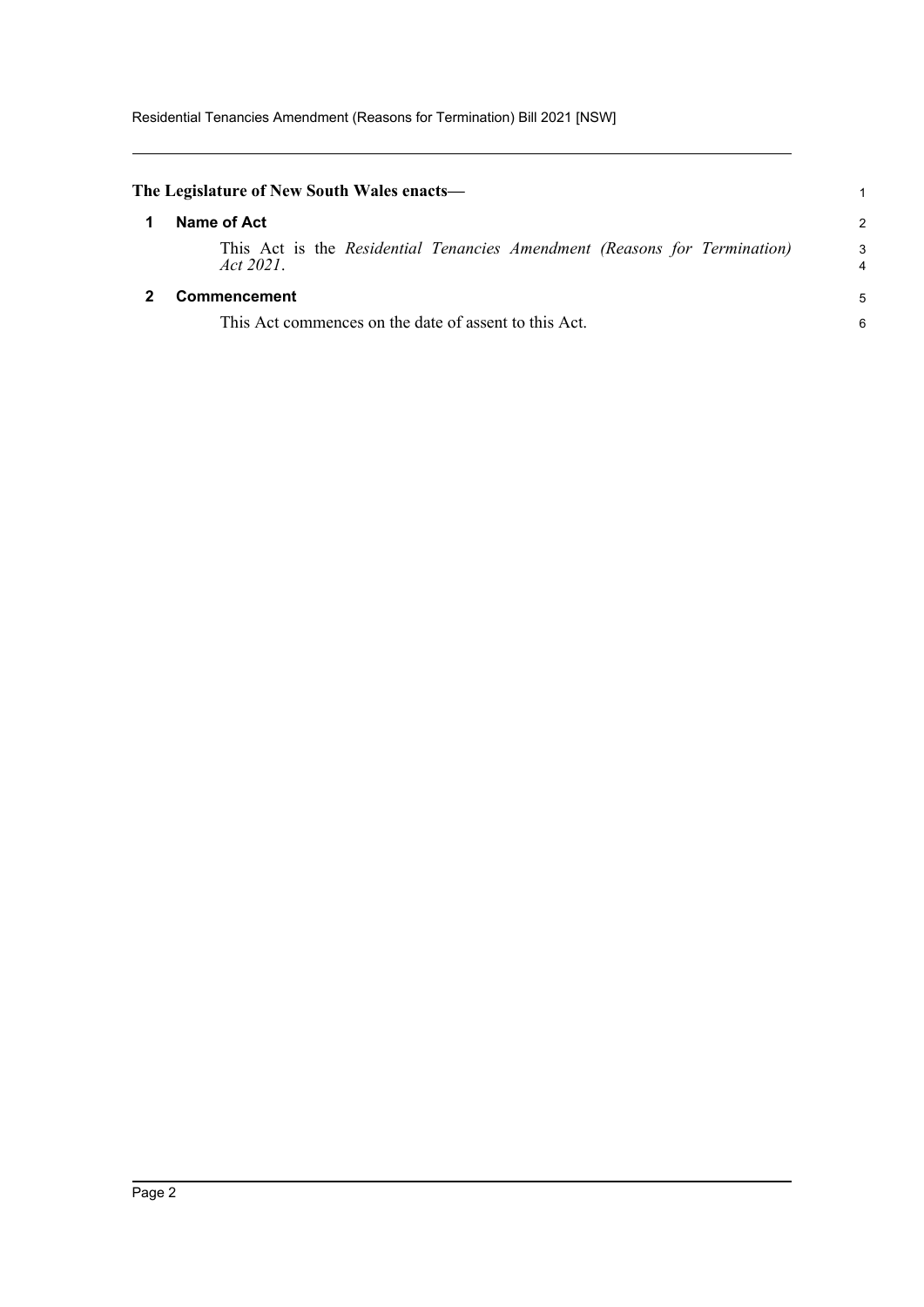<span id="page-5-0"></span>

|     | Schedule 1                            |                    | <b>No 42</b>     | <b>Amendment of Residential Tenancies Act 2010</b>                                                                                                                                                                                                                                        | 1<br>$\overline{2}$        |  |
|-----|---------------------------------------|--------------------|------------------|-------------------------------------------------------------------------------------------------------------------------------------------------------------------------------------------------------------------------------------------------------------------------------------------|----------------------------|--|
| [1] | <b>Section 82 Termination notices</b> |                    |                  |                                                                                                                                                                                                                                                                                           | 3                          |  |
|     |                                       |                    |                  | Omit "84, 85," from section $82(1)(c)$ .                                                                                                                                                                                                                                                  | 4                          |  |
| [2] | <b>Section 83A</b>                    |                    |                  |                                                                                                                                                                                                                                                                                           | 5                          |  |
|     | Insert before section 84—             |                    |                  |                                                                                                                                                                                                                                                                                           | 6                          |  |
|     | 83A                                   | <b>Definitions</b> |                  |                                                                                                                                                                                                                                                                                           | 7                          |  |
|     |                                       |                    |                  | In this Division—                                                                                                                                                                                                                                                                         | 8                          |  |
|     |                                       |                    |                  | <i>neighbouring premises</i> , in relation to residential premises, means premises<br>adjoining or adjacent to the residential premises.                                                                                                                                                  | 9<br>10                    |  |
|     |                                       |                    | following—       | <i>person associated</i> with a landlord who is an individual means 1 of the                                                                                                                                                                                                              | 11<br>12                   |  |
|     |                                       | (a)                |                  | a spouse, de facto partner, child or parent of the landlord,                                                                                                                                                                                                                              | 13                         |  |
|     |                                       | (b)                |                  | a parent of the spouse or de facto partner of the landlord,                                                                                                                                                                                                                               | 14                         |  |
|     |                                       | (c)                |                  | another individual who normally lives with the landlord and is wholly<br>or substantially dependent on the landlord.                                                                                                                                                                      | 15<br>16                   |  |
| [3] | Section 84, heading                   |                    |                  |                                                                                                                                                                                                                                                                                           | 17                         |  |
|     |                                       |                    |                  | Omit "End of residential tenancy agreement". Insert instead "Termination".                                                                                                                                                                                                                | 18                         |  |
| [4] | Section 84(1)                         |                    |                  |                                                                                                                                                                                                                                                                                           | 19                         |  |
|     | Omit the subsection. Insert instead—  |                    |                  |                                                                                                                                                                                                                                                                                           |                            |  |
|     | (1)                                   |                    |                  | In addition to any other provision of this Division, a landlord may give a<br>termination notice for a fixed term agreement if the notice—                                                                                                                                                | 21<br>22                   |  |
|     |                                       | (a)                |                  | is given before the end of the fixed term, and                                                                                                                                                                                                                                            | 23                         |  |
|     |                                       | (b)                |                  | is to take effect on or after the end of the fixed term, and                                                                                                                                                                                                                              | 24                         |  |
|     |                                       | (c)                |                  | is given for, and specifies, 1 or more of the following reasons—                                                                                                                                                                                                                          | 25                         |  |
|     |                                       |                    | (i)              | for a landlord who is an individual—the landlord, or a person<br>associated with the landlord, intends to occupy the residential<br>premises immediately after the notice takes effect,                                                                                                   | 26<br>27<br>28             |  |
|     |                                       |                    | (ii)             | the landlord intends to repair, renovate or reconstruct the<br>residential premises, in a way that reasonably requires the tenant<br>to vacate the residential premises, and has obtained all necessary<br>permits and consents to carry out the repair, renovation or<br>reconstruction, | 29<br>30<br>31<br>32<br>33 |  |
|     |                                       |                    | (111)            | an act or omission of the tenant, or of any person who although<br>not a tenant is occupying or jointly occupying the residential<br>premises, has endangered the safety of an occupier of<br>neighbouring premises,                                                                      | 34<br>35<br>36<br>37       |  |
|     |                                       |                    | (iv)             | another reason prescribed by the regulations for the purposes of<br>this subsection.                                                                                                                                                                                                      | 38<br>39                   |  |
| [5] | Section 84(3)                         |                    |                  |                                                                                                                                                                                                                                                                                           | 40                         |  |
|     |                                       |                    |                  | Omit the subsection. Insert instead—                                                                                                                                                                                                                                                      | 41                         |  |
|     | (3)                                   |                    | it is satisfied- | The Tribunal must, on application by a landlord, make a termination order if                                                                                                                                                                                                              | 42<br>43                   |  |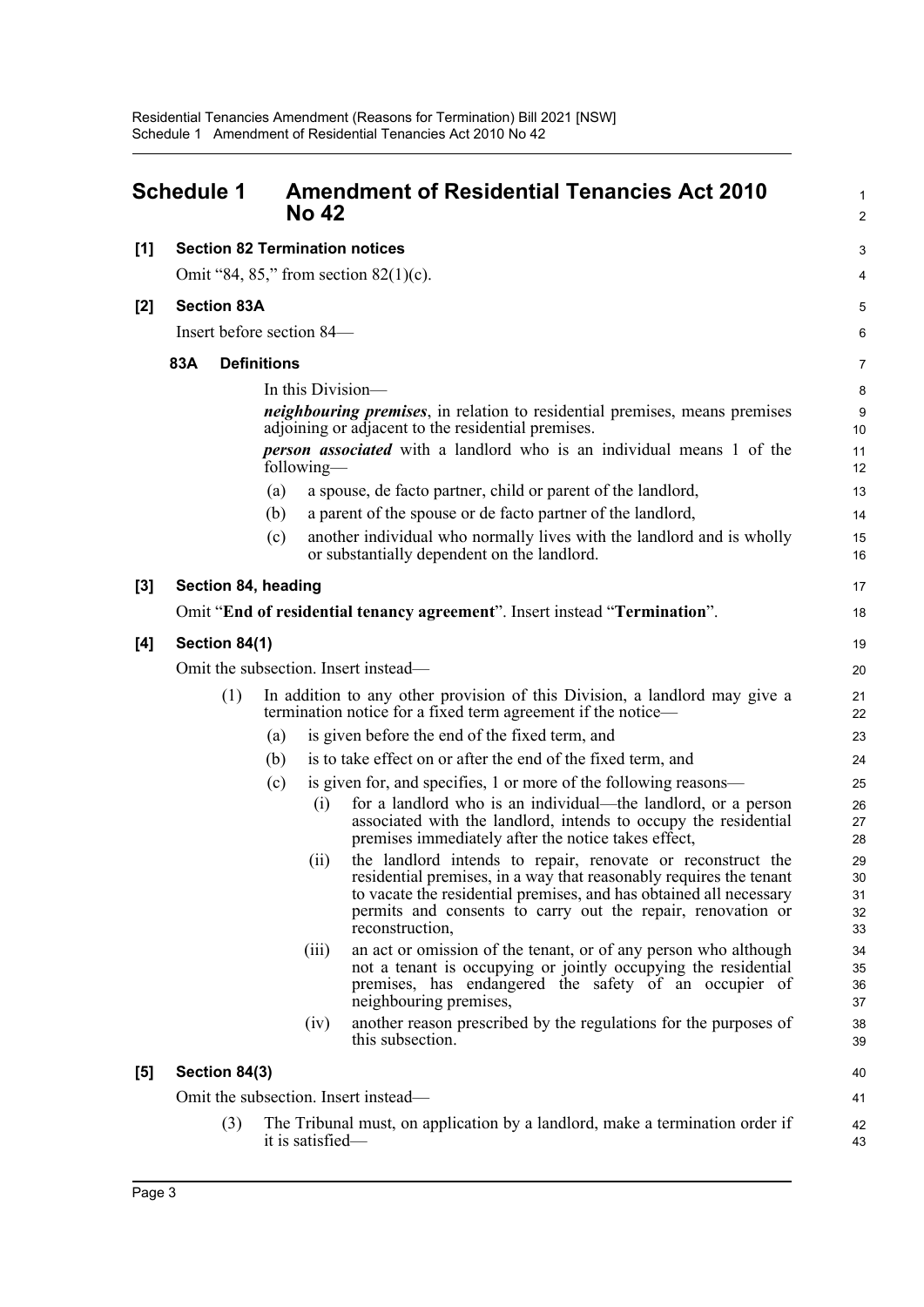|       |                                      | (a) | the termination notice was given in accordance with this section, and                                                                                                                                                                                                                  | $\mathbf{1}$         |  |
|-------|--------------------------------------|-----|----------------------------------------------------------------------------------------------------------------------------------------------------------------------------------------------------------------------------------------------------------------------------------------|----------------------|--|
|       |                                      | (b) | the reason specified in the notice has been established, and                                                                                                                                                                                                                           | 2                    |  |
|       |                                      | (c) | the tenant has not vacated the premises as required by the notice.                                                                                                                                                                                                                     | 3                    |  |
| [6]   | Section 85, heading                  |     |                                                                                                                                                                                                                                                                                        | 4                    |  |
|       |                                      |     | Omit "-no grounds required to be given".                                                                                                                                                                                                                                               | 5                    |  |
| $[7]$ | Section 85(1)                        |     |                                                                                                                                                                                                                                                                                        | 6                    |  |
|       |                                      |     | Omit the subsection. Insert instead—                                                                                                                                                                                                                                                   | $\overline{7}$       |  |
|       | (1)                                  |     | In addition to any other provision of this Division, a landlord may give a<br>termination notice for a periodic agreement if the notice is given for, and<br>specifies, 1 or more of the following reasons—                                                                            | 8<br>9<br>10         |  |
|       |                                      | (a) | for a landlord who is an individual—the landlord, or a person associated<br>with the landlord, intends to occupy the residential premises<br>immediately after the notice takes effect,                                                                                                | 11<br>12<br>13       |  |
|       |                                      | (b) | the landlord intends to repair, renovate or reconstruct the residential<br>premises, in a way that reasonably requires the tenant to vacate the<br>residential premises, and has obtained all necessary permits and<br>consents to carry out the repair, renovation or reconstruction, | 14<br>15<br>16<br>17 |  |
|       |                                      | (c) | an act or omission of the tenant, or of any person who although not a<br>tenant is occupying or jointly occupying the residential premises, has<br>endangered the safety of an occupier of neighbouring premises,                                                                      | 18<br>19<br>20       |  |
|       |                                      | (d) | another reason prescribed by the regulations for the purposes of this<br>subsection.                                                                                                                                                                                                   | 21<br>22             |  |
| [8]   | Section 85(3)                        |     |                                                                                                                                                                                                                                                                                        | 23                   |  |
|       | Omit the subsection. Insert instead— |     |                                                                                                                                                                                                                                                                                        |                      |  |
|       | (3)                                  |     | The Tribunal must, on application by a landlord, make a termination order if<br>it is satisfied-                                                                                                                                                                                       | 25<br>26             |  |
|       |                                      | (a) | the termination notice was given in accordance with this section, and                                                                                                                                                                                                                  | 27                   |  |
|       |                                      | (b) | the reason specified in the notice has been established, and                                                                                                                                                                                                                           | 28                   |  |
|       |                                      | (c) | the tenant has not vacated the premises as required by the notice.                                                                                                                                                                                                                     | 29                   |  |